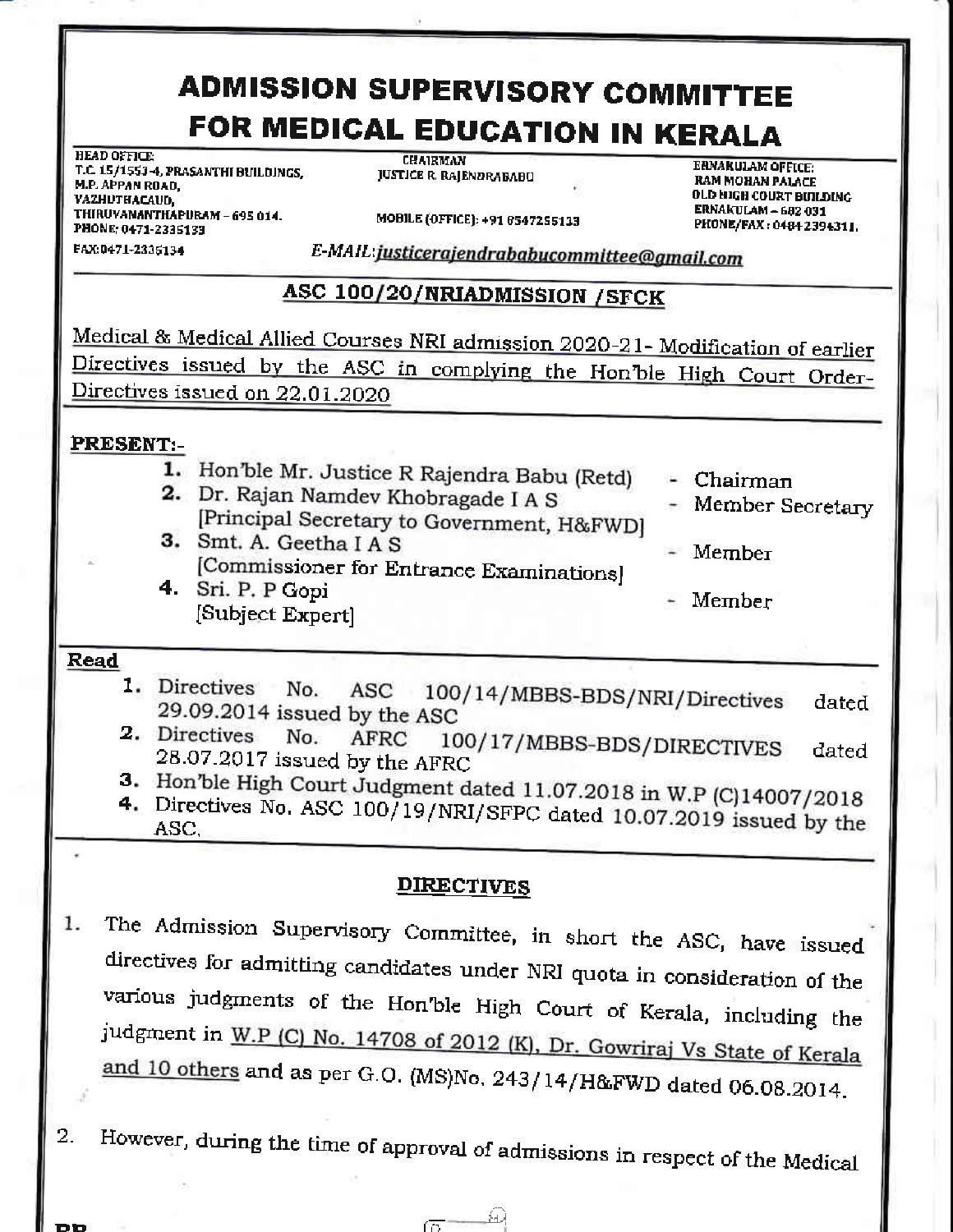and Allied Courses have found certain irregularities and the admissions of certain candidates have been withheld for curing the defects. But certain Medical and Medical Allied Courses have approached the Hon'ble High Court of Kerala against the withheld order of the ASC. The Hon'ble High Court of Kerala has issued certain directions for sponsoring the NRI candidates.

- The ASC held a meeting on 07.01.2020 and discussed about the judgments 3. issued by the Hon'ble High Court of Kerala. After elaborate discussion and deliberation have decided to issue directives as per the directions contained in the various Hon'ble High Court Judgment and G.O (Ms) No. 243/14/H&FWD dated 06.08.2014. Accordingly, the following directives are issued clarifying the directives already issued by the ASC.
	- A candidate, who apply for the NRI seat should submit the Passport а. copy and Visa/Green Card/OCI Documents of their respective sponsors. The Job of the sponsor should be mentioned in any of the above documents.
	- The Visa of the sponsor should be valid till the closing date of Ъ. admission in respect of the Medical and Allied Courses.
	- In case, the employment of the sponsor is not mentioned in the above ¢. documents, the candidate has to produce the employment certificate of the sponsor attested by the Embassy/ Consulate authorities.
	- The certificates clearly establishing the relationship of the sponsor with d. the candidate shall be obtained from the revenue authorities, as per the G.O (Ms) No. 243/14/H&FWD dated 06.08.2014.
	- However, the revelation ship between the candidate and his/her e.